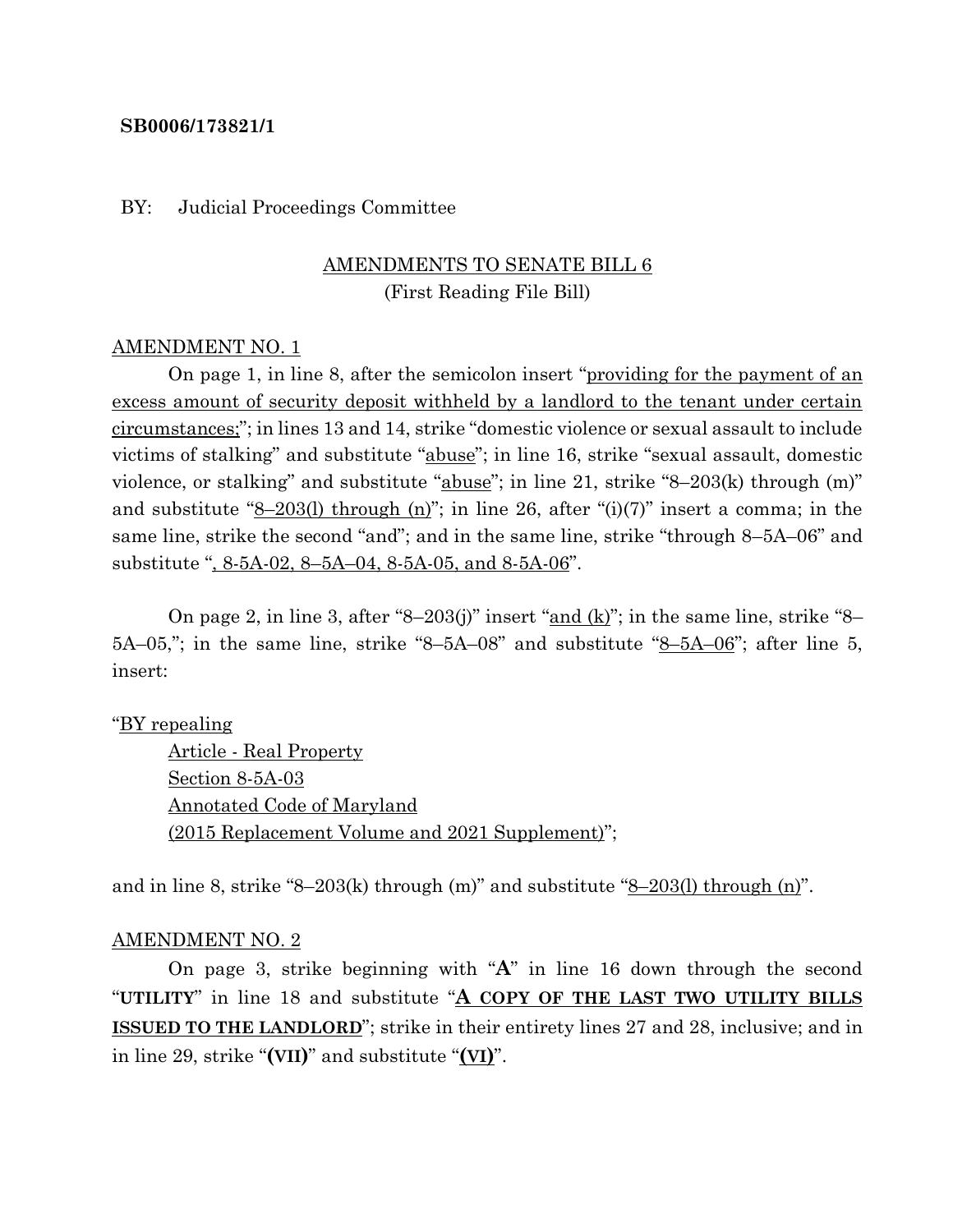## **SB0006/173821/01 Judicial Proceedings Committee Amendments to SB 6 Page 2 of 5**

On page 4, in line 1, strike "**RECEIVE INFORMATION FROM THE LANDLORD TO VERIFY THE UTILITY BILL**" and substitute "**INSPECT RECORDS RETAINED BY THE LANDLORD THAT DOCUMENT A BILL FOR UTILITIES**"; in lines 3 and 6, strike "**(VIII)**" and "**(IX)**", respectively, and substitute "**(VII)**" and "**(VIII)**", respectively; and strike beginning with "**PROVIDE**" in line 13 down through "**UTILITIES**" in line 14 and substitute "**ALLOW A TENANT TO INSPECT RECORDS RETAINED BY THE LANDLORD THAT DOCUMENT A BILL FOR UTILITIES**".

# AMENDMENT NO. 3

On page 5, in lines 1 and 31, in each instance, strike the second "a" and substitute "**AN ITEMIZED**"; in line 16, strike "a" and substitute "**AN ITEMIZED**"; in lines 2, 16, and 31, in each instance, strike "actually"; in line 33, after "**(J)**" insert "**(1)**"; in the same line, strike "**A**" and substitute "**AN ITEMIZED**"; in line 34, strike "**, WHERE PRACTICABLE,**"; in line 35, strike "**, INCLUDING BILLS, INVOICES, AND RECEIPTS,**"; and after line 36, insert:

"**(2) SUBJECT TO SUBSECTION (K) OF THIS SECTION, A LANDLORD MAY SATISFY THE REQUIREMENT UNDER PARAGRAPH (1) OF THIS SUBSECTION BY PROVIDING AN ESTIMATE OF THE COSTS TO BE INCURRED BY THE LANDLORD.**

# **(K) (1) THIS SUBSECTION APPLIES ONLY IF A LANDLORD PROVIDES AN ESTIMATE AS DOCUMENTATION TO SUPPORT AN ITEMIZED STATEMENT OF COSTS PROVIDED UNDER SUBSECTION (G)(1), (H)(2)(III), OR (I)(7) OF THIS SECTION.**

**(2) (I) THE LANDLORD SHALL NOTIFY THE TENANT IN WRITING WHEN THE REPAIRS HAVE BEEN COMPLETED.**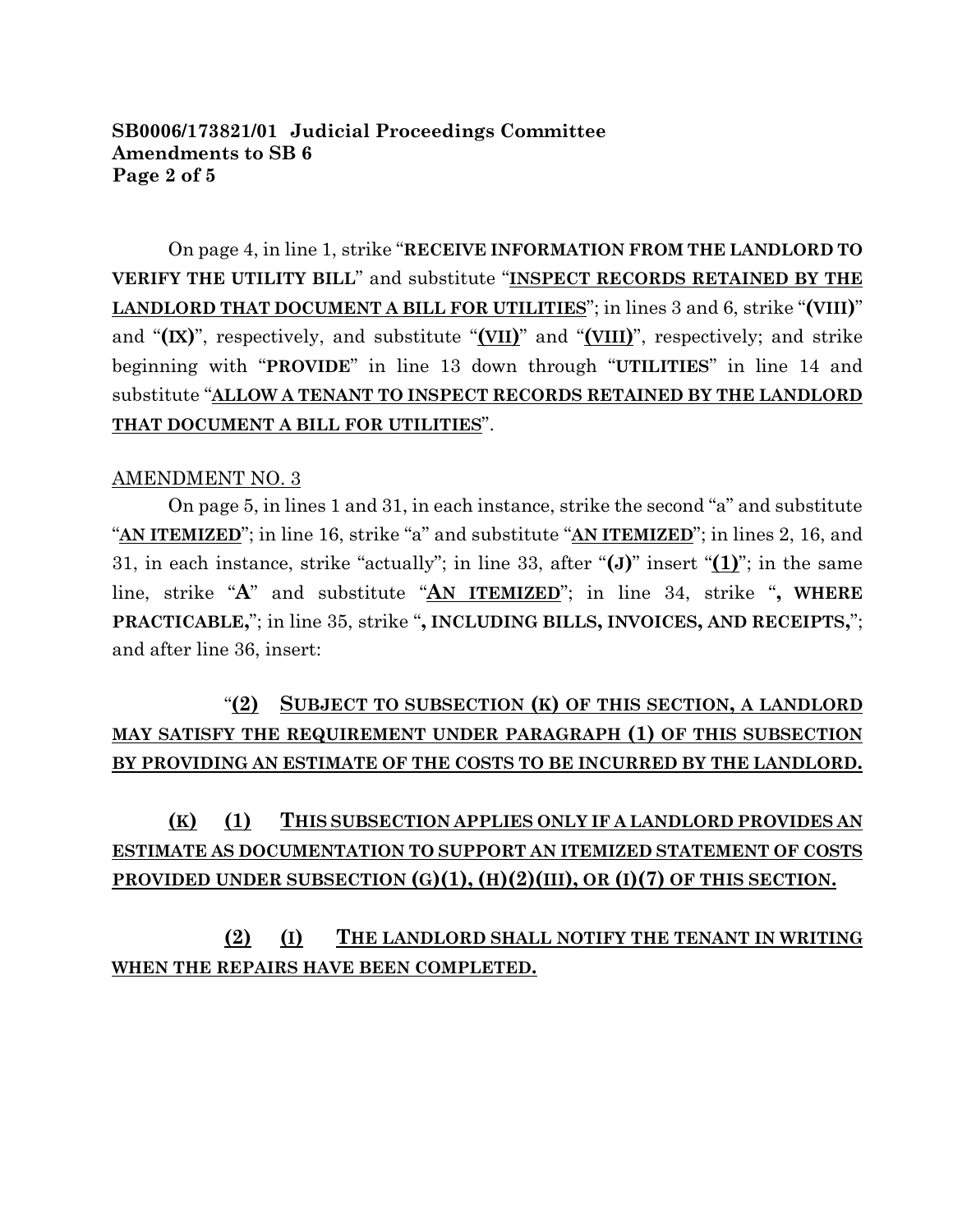**SB0006/173821/01 Judicial Proceedings Committee Amendments to SB 6 Page 3 of 5**

# **(II) THE NOTICE REQUIRED UNDER SUBPARAGRAPH (I) OF THIS PARAGRAPH SHALL INCLUDE A COPY OF THE FINAL INVOICE FOR ANY REPAIRS MADE BY THE LANDLORD.**

**(3) IF THE ACTUAL COSTS INCURRED BY THE LANDLORD ARE LESS THAN THE ESTIMATE PROVIDED TO THE TENANT UNDER SUBSECTION (J)(2) OF THIS SECTION, THE LANDLORD SHALL RETURN TO THE TENANT WITHIN 30 DAYS AFTER COMPLETING THE REPAIRS THE AMOUNT OF THE SECURITY DEPOSIT WITHHELD BY THE LANDLORD THAT IS IN EXCESS OF THE ACTUAL COSTS INCURRED BY THE LANDLORD.**".

### AMENDMENT NO. 4

On page 6, in line 27, strike "**A**" and substitute "**SUBJECT TO SUBSECTION (C) OF THIS SECTION, A**"; and strike beginning with "**OF**" in line 27 down through "**ASSEMBLY**" in line 28 and substitute "**TO ASSEMBLE**".

### AMENDMENT NO. 5

On page 7, after line 23, insert:

# "**(B) "ABUSE" HAS THE MEANING STATED IN § 4–501(B) OF THE FAMILY LAW ARTICLE.**";

in lines 24, 26, 28, 29, and 30, strike "(b)", "(c)", "(d)", "(e)", and "**(F)**", respectively, and substitute "**(C)**", "**(D)**", "**(E)**", "**(F)**", and "**(G)**", respectively; and strike beginning with "domestic" in line 26 down through "offense" in line 27 and substitute "**ABUSE**".

On page 8, in line 4, strike "**OR**"; in line 6, after "**PROVIDER**" insert "**; OR**

# **(4) AN ADVOCATE FROM A DOMESTIC VIOLENCE OR SEXUAL ASSAULT PREVENTION OR ASSISTANCE PROGRAM**";

(Over)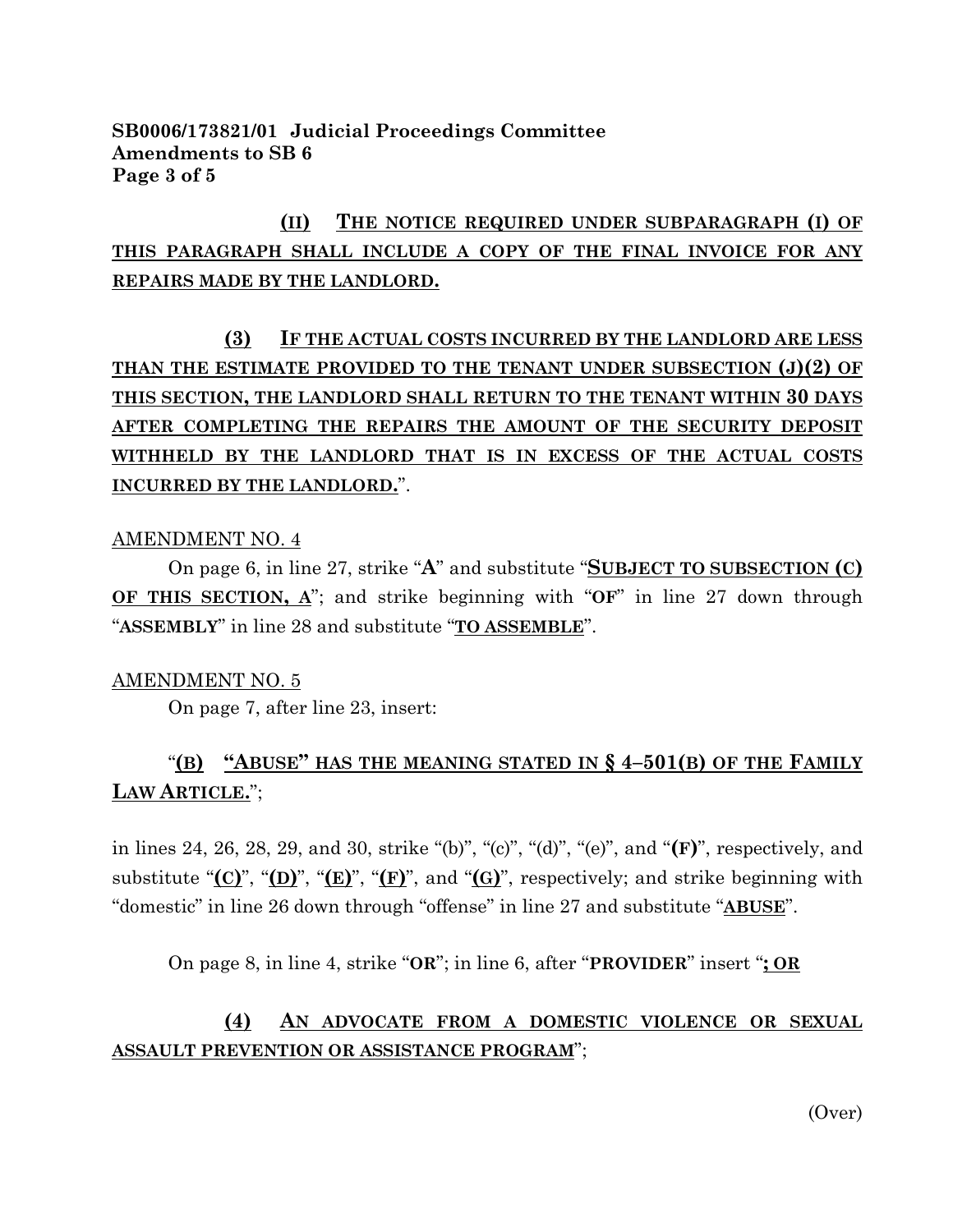## **SB0006/173821/01 Judicial Proceedings Committee Amendments to SB 6 Page 4 of 5**

in line 7, strike "**(G)**" and substitute "**(H)**"; strike beginning with "**FOR**" in line 11 down through "**STALKING**" in line 12 and substitute "**AS A RESULT OF AN ACT OF ABUSE**"; in lines 16 and 17, strike "**DOMESTIC VIOLENCE, A VICTIM OF SEXUAL ASSAULT, OR A VICTIM OF STALKING**" and substitute "**ABUSE**"; and in line 21, strike "**PERPETRATOR**" and substitute "**OFFENDER**".

On page 9, strike in their entirety lines 1 through 12, inclusive; in line 16, after "is" insert "**A VICTIM OF ABUSE**"; strike beginning with the colon in line 16 down through "**STALKING**" in line 19; in line 20, after the first "of" insert "**ABUSE**"; strike beginning with "domestic" in line 20 down through "**STALKING**" in line 21; in line 22, strike beginning with the first bracket through "**§ 8–5A–05**".

On page 10, in line 27, strike beginning with the first bracket through "**§ 8–5A– 05**".

On page 11, strike beginning with "for" in line 7 down through "Article" in line 8 and substitute "**UNDER § 3–1505 OF THE COURTS ARTICLE FOR WHICH THE UNDERLYING ACT WAS AN ACT OF ABUSE**"; strike in their entirety lines 9 through 24, inclusive, and substitute "**8–5A–03.**"; and in lines 25 and 29, in each instance, strike "sexual assault" and substitute "**ABUSE**".

On page 12, strike beginning with "for" in line 2 down through "Article" in line 3 and substitute "**UNDER § 3-1505 OF THE COURTS ARTICLE FOR WHICH THE UNDERLYING ACT WAS AN ACT OF ABUSE**"; strike in their entirety lines 10 through 29, inclusive; and in line 30, strike "**8–5A–06.**" and substitute "**8–5A–04.**".

On pages 12 and 13, strike beginning with "domestic" in line 32 on page 12 down through "**STALKING**" in line 2 on page 13 and substitute "**ABUSE**".